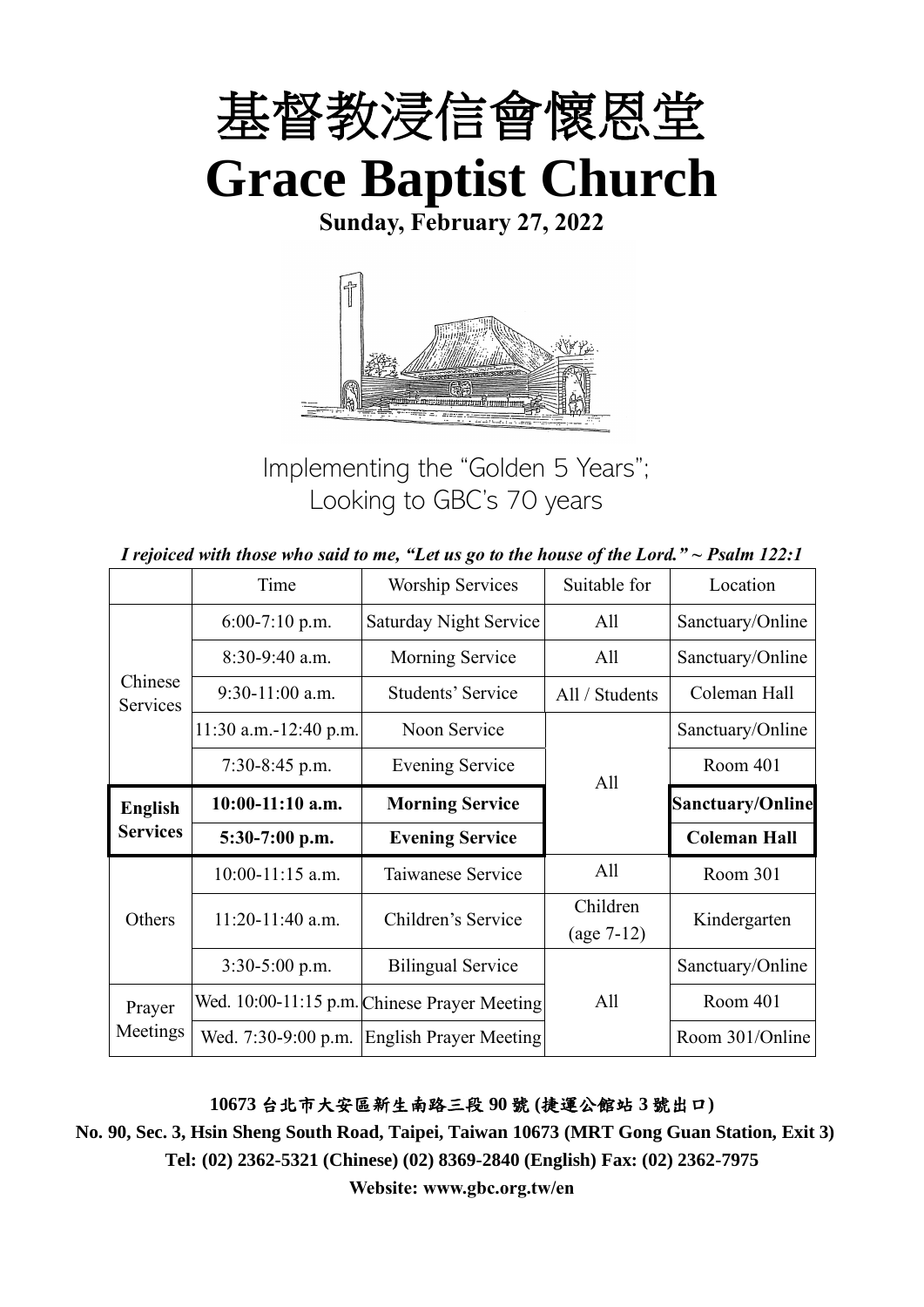|                                  |                                                                                                                                                    | <b>Welcome to Grace Baptist Church English Congregation.</b><br>Thank you for choosing to worship with us and celebrate the glory of our Lord.                                                                                                                                                                                                                  |                                                                                    |
|----------------------------------|----------------------------------------------------------------------------------------------------------------------------------------------------|-----------------------------------------------------------------------------------------------------------------------------------------------------------------------------------------------------------------------------------------------------------------------------------------------------------------------------------------------------------------|------------------------------------------------------------------------------------|
|                                  |                                                                                                                                                    | Morning Worship Service - 10:00 a.m.<br>Sunday, February 27, 2022                                                                                                                                                                                                                                                                                               |                                                                                    |
|                                  | Prelude<br>Greeting/Prayer<br>Worship through Music<br>Pastoral Prayer<br>Worship through Music<br><b>Offertory Prayer</b><br>Tithes and Offerings | " $10,000$ Reasons"<br>"His Mercy Is More"<br>"Sovereign"<br>"For You Alone"                                                                                                                                                                                                                                                                                    | Michael Tsai<br>Cherrie Lim<br>Pastor Nick Brideson<br>Cherrie Lim<br>Maria Sagita |
|                                  | Doxology<br>Pray for Our Church<br><b>Scripture Reading</b><br>Message<br><b>Response Song</b><br>Benediction<br>Welcome                           | Genesis 50:15-21<br>The Pitfall of Guilt and Grudges<br>"Be Thou My Vision" - $\#6\overline{0}$                                                                                                                                                                                                                                                                 | Pastor Kevin Wang<br><b>Pastor Nick Brideson</b>                                   |
| Nursery<br>$(0-3)$               | Closing Song<br>Postlude                                                                                                                           | "As the Lord Is with Us"                                                                                                                                                                                                                                                                                                                                        | Cherrie Lim<br>Michael Tsai                                                        |
| old)<br>during<br>AM<br>Service: |                                                                                                                                                    | B - "Kindergarten Green Room" (enter next to GBC's back exit door): with at least one parent there.<br>Evening Worship Service - 5:30 p.m.<br>Sunday, February 27, 2022                                                                                                                                                                                         |                                                                                    |
|                                  | Prelude<br>Prayer<br>Worship through Music<br>Greeting                                                                                             | "Living Hope"                                                                                                                                                                                                                                                                                                                                                   | Michael Tsai<br>Alex Chen, Leader                                                  |
|                                  | Pastoral Prayer<br>Worship through Music                                                                                                           | "You Are My King (Amazing Love)"<br>"Jesus Loves Me"<br>"John 3:16"                                                                                                                                                                                                                                                                                             | Pastor Nick Brideson<br>Alex Chen, Leader                                          |
|                                  | <b>Offertory Prayer</b><br>Tithes and Offerings<br>Pray for Our Church                                                                             |                                                                                                                                                                                                                                                                                                                                                                 | Max Feng<br>Pastor Kevin Wang                                                      |
|                                  | <b>Scripture Reading</b><br>Message<br>Response Song<br><b>Closing Prayer</b>                                                                      | Genesis 50:15-21<br>The Pitfall of Guilt and Grudges<br>"My Greatest Love Is You"                                                                                                                                                                                                                                                                               | Pastor Nick Brideson                                                               |
|                                  | Welcome<br>Closing Song<br>Postlude                                                                                                                | "John $3:16"$                                                                                                                                                                                                                                                                                                                                                   | Alex Chen, Leader<br>Michael Tsai                                                  |
|                                  | To achieve this, we aim:<br>• To become a house of prayer<br>Through prayer, to build the body of Christ                                           | <b>Our Vision Is to Spread the Gospel</b><br>• From the body, to do the work of mission in Taipei, Taiwan, and neighboring countries<br>"but you will receive power when the Holy Spirit has come upon you;<br>and you shall be My witnesses both in Jerusalem, and in all Judea and Samaria,<br>and even to the remotest part of the earth." - Acts 1:8 (NASB) |                                                                                    |

1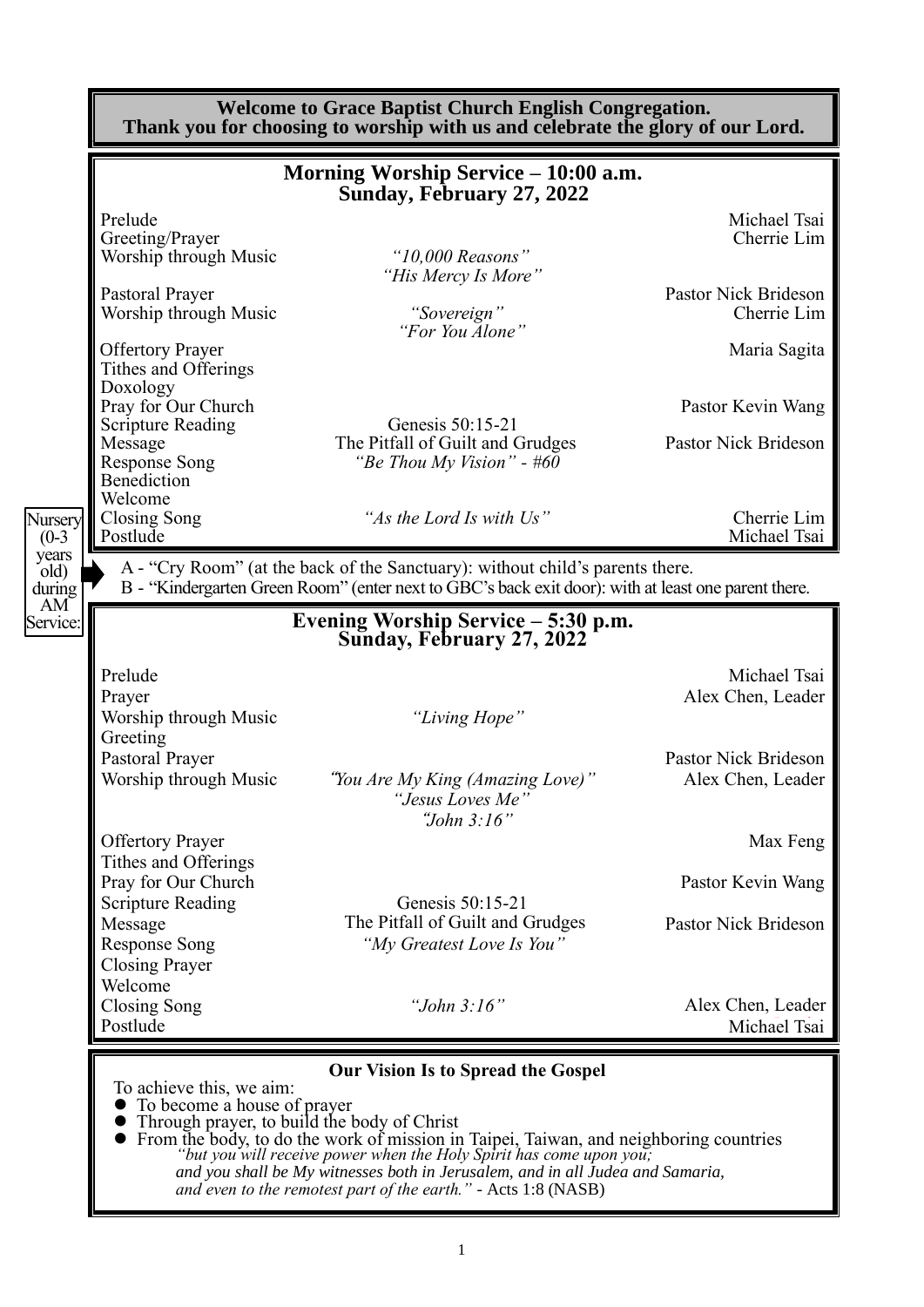# **Sermon Topic: The Pitfall of Guilt and Grudges Scripture: Genesis 50:15-21**

#### **Speaker: Pastor Nick Brideson February 27, 2022**

#### **Scripture: Genesis 50:15-21 (NASB)**

**<sup>15</sup>** When Joseph's brothers saw that their father was dead, they said, "What if Joseph bears a grudge against us and pays us back in full for all the wrong which we did to him!" **<sup>16</sup>** So they sent a message to Joseph, saying, "Your father charged before he died, saying, **<sup>17</sup>** 'Thus you shall say to Joseph, "Please forgive, I beg you, the transgression of your brothers and their sin, for they did you wrong."' And now, please forgive the transgression of the servants of the God of your father." And Joseph wept when they spoke to him. **<sup>18</sup>** Then his brothers also came and fell down before him and said, "Behold, we are your servants." **<sup>19</sup>** But Joseph said to them, "Do not be afraid, for am I in God's place? **<sup>20</sup>** "As for you, you meant evil against me, but God meant it for good in order to bring about this present result, to preserve many people alive. **<sup>21</sup>** "So therefore, do not be afraid; I will provide for you and your little ones." So he comforted them and spoke kindly to them.

#### **Notes:**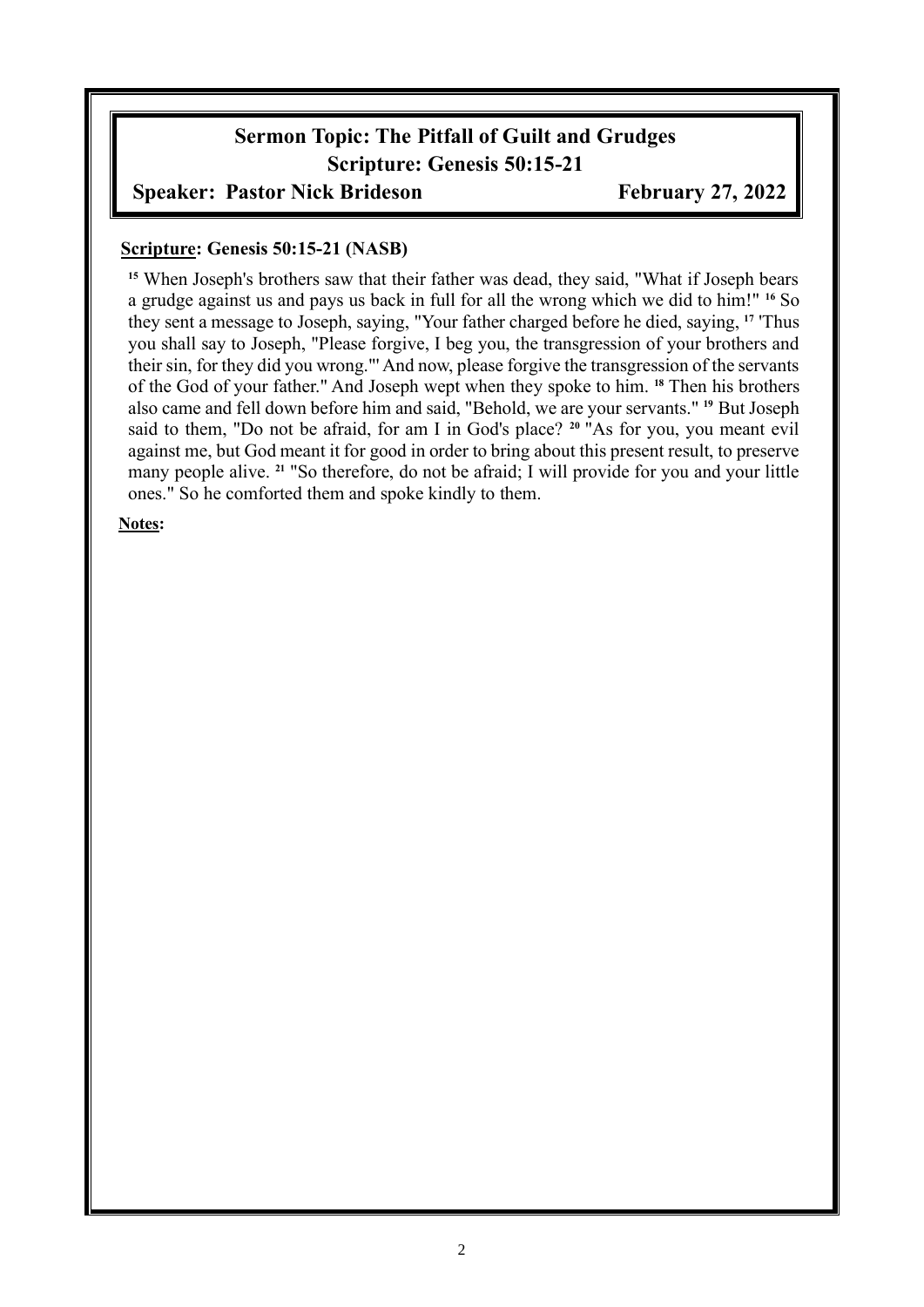#### **Wednesday Night Prayer Meeting (Physical & Online)**

*"My house shall be called a house of prayer" (Matthew 21:13)*

Let us be a church of prayer!

English prayer meeting meets 7:30 to 9:00 p.m. every Wednesday in GBC *Room 301*. The online prayer meeting via Zoom is also available at the same time. Please join us either in GBC or online.

Send an email to ecprayerteam@gbc.org.tw if you are interested in joining the Zoom prayer meeting or if you have a prayer request.

Prayer focus for this coming Wednesday:

| 1st Week                       | 2nd Week               | 3rd Week        | 4th Week | 5th Week  |
|--------------------------------|------------------------|-----------------|----------|-----------|
| <b>Caring/Healing/Families</b> | <b>Church Ministry</b> | <b>Missions</b> | The Lost | The World |

#### **Young Adults Fellowship: Next Meeting – March 5**



Young Adults Fellowship is for young adults from the age of 20-35 to study God's Word and fellowship together. It meets regularly on 1st and 3rd Saturdays from 4:30 to 6:00 p.m. in WanFu 22 (next to GBC building). Please join the meeting directly on **March 5**.

Contact Pastor Kevin Wang at kevin@gbc.org.tw if you need more information.

#### **GBC Holiday Notice**

In order to take some much-needed time off and allow members to focus on family, GBC will be closed on February 28 for the Peace Memorial Day. All GBC activities will be cancelled.

## **Alpha Class**



Alpha is an 11-week class designed for non-Christians who are interested in learning more about Christianity. Each week we will watch a video and have discussion about topics such as: Is there more to life than this? Why should I pray or read the Bible? Who is Jesus? Alpha class members are encouraged to ask questions as they explore these important life questions.

Alpha meets each Sunday from 11:30-12:30 in the Calvary Room (Floor 2.5 on the stairwell next to the information desk). For more information, contact Vong and Sarah Im at  $s$ arahvong@gmail.com. We look forward to meeting you!

## **Epidemic Relief Application**

Brothers and sisters who are GBC members and were or are affected by COVID-19 may be eligible to apply for GBC's Epidemic Relief Fund. Successful applicants receive NTD 20,000 while funds are available. Please check our website to apply. GBC will response within 10 days for each application.

## **Lord's Supper Available**

For those who worship with us regularly and are unable to join us for worship in the Sanctuary on **March 6th**, you may go to the GBC front desk to pick up a 2-in-1 Lord's Supper cup and join us for worship and the Lord's Supper online.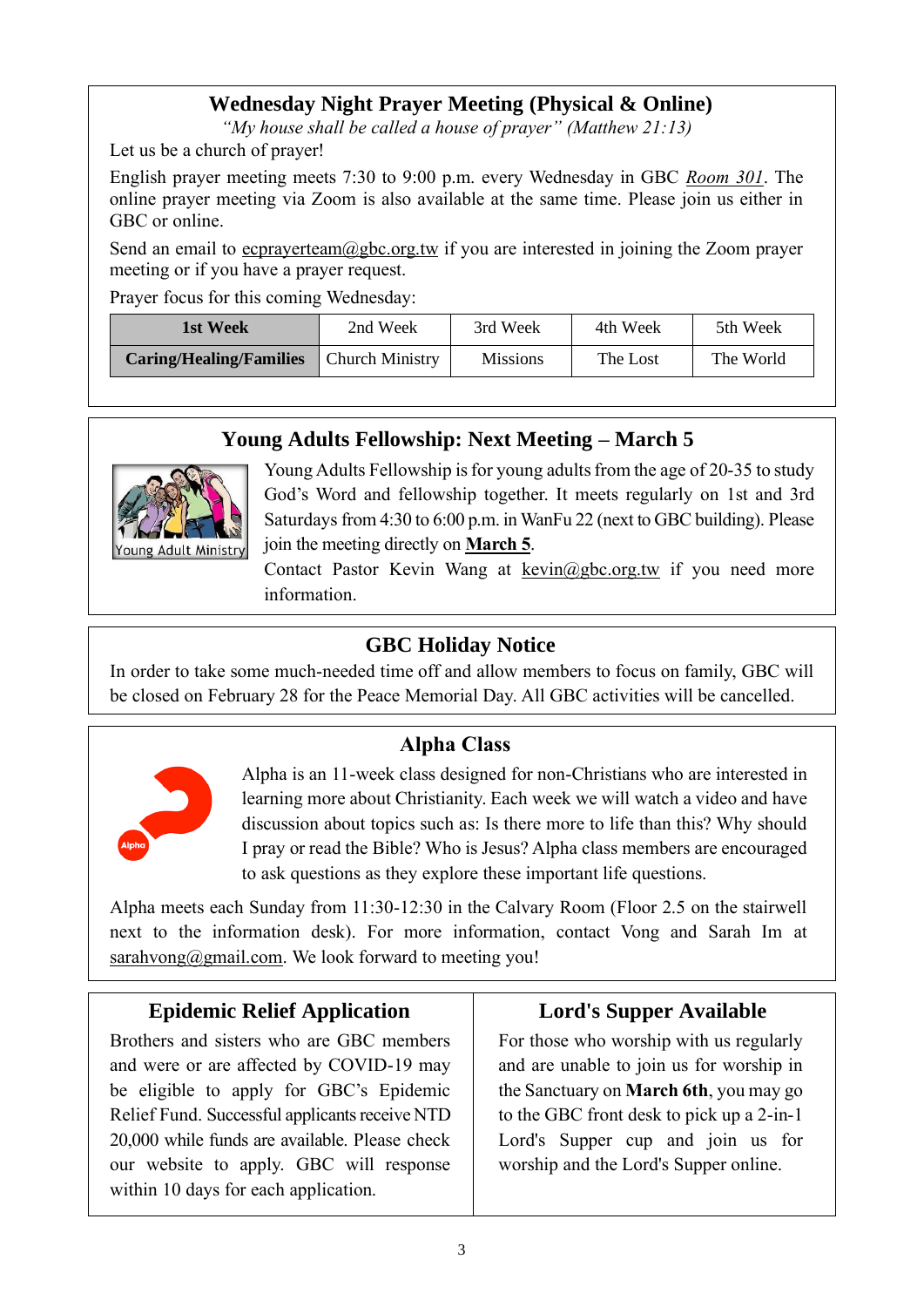

## **Bible Studies for Life: Spring Season Starts March 6**

Whether you are young or old, if you follow Jesus, you are a disciple. But the quality of your discipleship isn't measured by how well you can answer questions. Discipleship is about being *transformed* into the likeness of Jesus. And transformation starts in the Word. That's why *Bible Studies for Life* is carefully crafted to help kids, students, and adults purposefully become more like Jesus every day.

(Spring: 13 sessions on Sundays from March 6 to May 29)

Six *Bible Studies for Life* classes are available. Please check classroom information listed on page 6 and join one of the classes directly from March 6.

## **Orphanage visit TODAY**

We will meet in GBC at the front door and leave at 2:00 p.m. No training is required. Please join us. (Participants in this ministry must be



registered members of GBC.)

This ministry sends big brothers/sisters to an orphanage to help orphans build their relationship with God and guide the children to trust Christ as Lord and Savior in the future. The team visits the orphanage every 2nd and 4th Sunday.

## **Parenting Group TODAY**

GBC Parenting Group welcomes parents (including single parents) with kids of any age to join.

We study various principles about parenting as well as enjoying fellowship with each other. The group meets at 11:30 a.m. on 2nd and 4th Sundays in Room 402. You can join the class directly TODAY.

If you have any questions, please email Rod Syverson at: rod syverson@hotmail.com.

#### **Sacred Music Training (In Chinese)**

Various types of training in sacred music will be offered from March in Chinese: basic music theory (taught by teacher Nien-Liang Lee 李念樑), vocal (taught by teachers June-Yi Lee 李俊 儀 and Le Yang 楊磊), and piano (taught by teacher Mary Yang 楊美惠). Please see the Chinese bulletin for details.

#### **Little Donkey Fellowship in March (in Chinese**) *"Start the Action to Care for Missionaries"*

After listening to stories of many missionaries, GBC has been caring for many missionaries. Do you also want to find a position where you can co-work in the Great Commission? Caring for people also involves learning.

This month, we will invite a speaker who is both a missionary and an expert in missionary care to lead us. Teacher Wang Ling-Hui (王鈴惠老師) is a psychologist and seminary lecturer with 31 years of cross-cultural mission experience (Argentina, Taiwan, Thailand) and 22 years of missionary care experience.

Please join the Fellowship directly (in Chinese): 10:00 to 12:00 a.m. this Saturday, March 5, in Room 401.

## **International Students Group**

For international and local university students looking for community



and growth. Meets every Friday from 7:30 to 9:00 p.m. in WanFu 22 (next to GBC building). Please join them directly.

If you have questions, please contact the leader, César González, at: [cesaledro57@gmail.com.](mailto:cesaledro57@gmail.com)

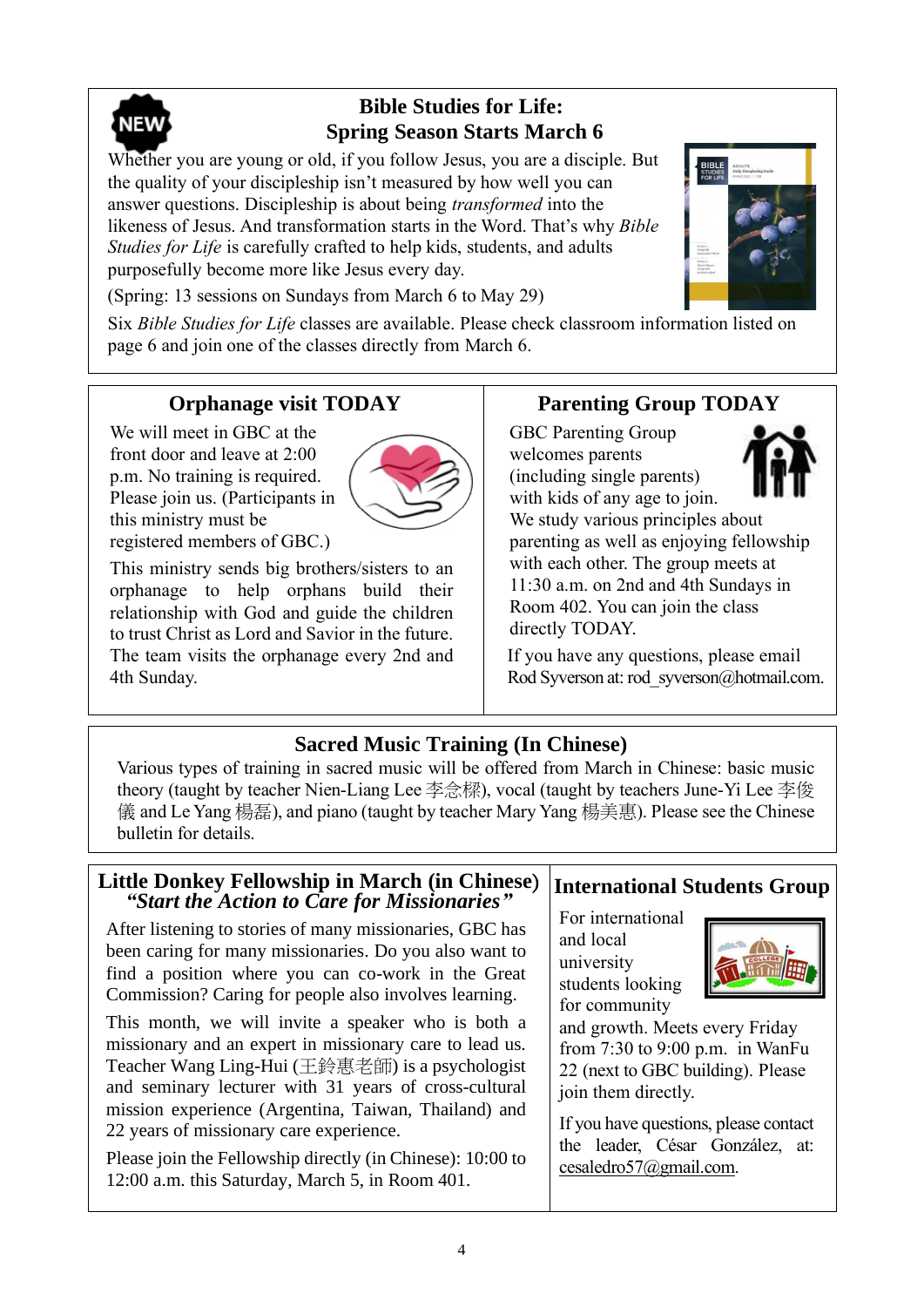#### **Mabuhay Fellowship**



Today, February 27, at 2 p.m. in Basement Room B05, the Mabuhay Fellowship will have a Tagalog Bible study. All Tagalog-speaking nationals are welcome.

The Mabuhay Fellowship comprises Filipinos aiming to share God's love and light through worship, prayer, Bible study, fellowship, gospel sharing, and other ministries.

#### **GBC Special Services**

Contact secretary SueJenny Hsu for the matters below at [suejenny@gbc.org.tw](mailto:suejenny@gbc.org.tw) or 2362-5321 ext 136:

- **- Baptism:** GBC holds baptism services in the Sanctuary during the Evening Service from 5:30 p.m. on the last Sundays of January, April, July, and October. Our next baptism is on April 25.
- **- Personal Information Changed?** If you want GBC to keep your updated information, such as a new phone number or new address, please provide us with your new information so that GBC can contact you or send you such things as birthday cards and offering receipts.
- **- Marriage-Related Services:** GBC provides marriage-related services (weddings, counseling on marriage problems/questions, pre-marital counseling…..) for registered members.

| Linguism Leading I aston. Then Drideson                                                                                                                                                                                                                                                                                                                                                                                                                                                                                   |                                                                                                                                                                                                                                                                                                                                                                                                                                                                                    |  |                                                                                                                                                                                                                                                                                                                                                                                                                                                                                                                                                                                                                                                                                                                                                                                                |                                                                                                                                                                                                                                                                                                                                                                                                                                                                                                                                                                                                                                                                                                                                                            |  |
|---------------------------------------------------------------------------------------------------------------------------------------------------------------------------------------------------------------------------------------------------------------------------------------------------------------------------------------------------------------------------------------------------------------------------------------------------------------------------------------------------------------------------|------------------------------------------------------------------------------------------------------------------------------------------------------------------------------------------------------------------------------------------------------------------------------------------------------------------------------------------------------------------------------------------------------------------------------------------------------------------------------------|--|------------------------------------------------------------------------------------------------------------------------------------------------------------------------------------------------------------------------------------------------------------------------------------------------------------------------------------------------------------------------------------------------------------------------------------------------------------------------------------------------------------------------------------------------------------------------------------------------------------------------------------------------------------------------------------------------------------------------------------------------------------------------------------------------|------------------------------------------------------------------------------------------------------------------------------------------------------------------------------------------------------------------------------------------------------------------------------------------------------------------------------------------------------------------------------------------------------------------------------------------------------------------------------------------------------------------------------------------------------------------------------------------------------------------------------------------------------------------------------------------------------------------------------------------------------------|--|
| <b>Pastor Nick Brideson</b>                                                                                                                                                                                                                                                                                                                                                                                                                                                                                               |                                                                                                                                                                                                                                                                                                                                                                                                                                                                                    |  | Minister Priscilla Liao                                                                                                                                                                                                                                                                                                                                                                                                                                                                                                                                                                                                                                                                                                                                                                        | Pastor Kevin Wang                                                                                                                                                                                                                                                                                                                                                                                                                                                                                                                                                                                                                                                                                                                                          |  |
| <b>Adult Education</b><br>Nick Brideson<br>$nick(\omega)$ gbc.org.tw<br><b>Foreign Mission:</b><br>- Medical/Dental Team<br>Armand Lim<br>rmanlim@yahoo.com<br>- Leadership Training<br>Nick Brideson<br>nick@gbc.org.tw<br><b>Orphanage Ministry</b><br>Julie Chen<br>yuling0914@gmail.com<br><b>Mabuhay Fellowship</b><br>Ava Zamora<br>avazam@yahoo.com<br><b>Small Groups</b><br>- Ethiopian Students Group<br>- Salt $\&$ Light<br>- NTU Conversation Group<br>- Thursday Night Bible Study<br>- HsinChu Bible Study | <b>Morning Greeters</b><br>Arjun Puvvala<br>nagarjuna123iict@gmail.com<br>Alltrin Dhana Raja Gopal<br>alltrin.chim99@gmail.com<br><b>Morning Fellowship Tea</b><br>Yuri Shih<br>yuchen phone@hotmail.com<br><b>Evening Greeters</b><br>Vicky Kuo<br>asiaglobe999@gmail.com<br><b>Evening Fellowship Tea/</b><br><b>Baptism Celebration Fellowship</b><br>Michelle Cheng<br>yealincheng@yahoo.com<br><b>Baptism Support</b><br>Michael Dellinger<br>michaeleldondellinger@gmail.com |  | <b>Cry Room Children's Care</b><br>Joanne Pan<br>f65027.tw@yahoo.com.tw<br><b>Preschool</b><br>Joanna Peng<br>Joanna1285@gmail.com<br><b>AWANA Spark Group</b><br>Crystal Turner<br>elisayeh@yahoo.com<br><b>AWANA T&amp;T Group</b><br>Ming Lai<br>minglai88@gmail.com<br><b>Praver Ministry</b><br>Priscilla Liao<br>$priscilla(\partial gbc.org.tw)$<br><b>Hospital Visitation</b><br>Amanda Lou<br>lou.amanda@gmail.com<br><b>Celebrate Recovery</b><br>Priscilla Liao<br>$priscilla(\partial gbc.org.tw)$<br><b>Taiwan Mission:</b><br>- TaiTung Team<br>Cherrie Gow Lim<br>cvgow@yahoo.com<br><b>Foreign Mission:</b><br>- VBS Team<br>Priscilla Liao<br>priscilla@gbc.org.tw<br><b>Small Groups</b><br>- Parenting Group<br>- Sisters Group<br>- NanGang Group<br>- Hospital Visitation | <b>Green Room Children's Care</b><br>Pastor Kevin Wang<br>kevin@gbc.org.tw<br><b>Morning Music Worship</b><br>Cherrie Gow Lim<br>cvgow@yahoo.com<br><b>Morning Multimedia</b><br>Vicky Lin<br>gbcmorningmedia@gmail.com<br><b>Adult Choir</b><br><b>Hand Bell Choir</b><br>Juliet Jao@gmail.com<br><b>Hallel Singers</b><br>Cherrie Gow Lim<br>cvgow@yahoo.com<br><b>Evening Music Team</b><br>Alex Chen<br>gbceworshipteam@gmail.com<br><b>Evening Multimedia</b><br><b>Grant Burgess</b><br>grantburgess@live.co.za<br><b>Trinity Youth</b><br>(Grades $7$ to $12$ )<br>Kevin Wang<br>kevin@gbc.org.tw<br><b>Young Adults Fellowship</b><br>Kevin Wang<br>kevin@gbc.org.tw<br><b>Small Groups</b><br>- International Students Group<br>- Crown of Beauty |  |
| <b>Secretarial staff</b>                                                                                                                                                                                                                                                                                                                                                                                                                                                                                                  |                                                                                                                                                                                                                                                                                                                                                                                                                                                                                    |  | Deacon<br>Yuri Shih                                                                                                                                                                                                                                                                                                                                                                                                                                                                                                                                                                                                                                                                                                                                                                            | <b>Alternate Deacon</b><br><b>Timothy Meesala</b>                                                                                                                                                                                                                                                                                                                                                                                                                                                                                                                                                                                                                                                                                                          |  |
| SueJenny Hsu<br>suejenny@gbc.org.tw                                                                                                                                                                                                                                                                                                                                                                                                                                                                                       | Stella Chen (part-time)<br>stella@gbc.org.tw                                                                                                                                                                                                                                                                                                                                                                                                                                       |  | yuchen phone@hotmail.com                                                                                                                                                                                                                                                                                                                                                                                                                                                                                                                                                                                                                                                                                                                                                                       | yedukondaluster@gmail.com                                                                                                                                                                                                                                                                                                                                                                                                                                                                                                                                                                                                                                                                                                                                  |  |

**English Congregation Leaders** English Leading Pastor: Nick Brideson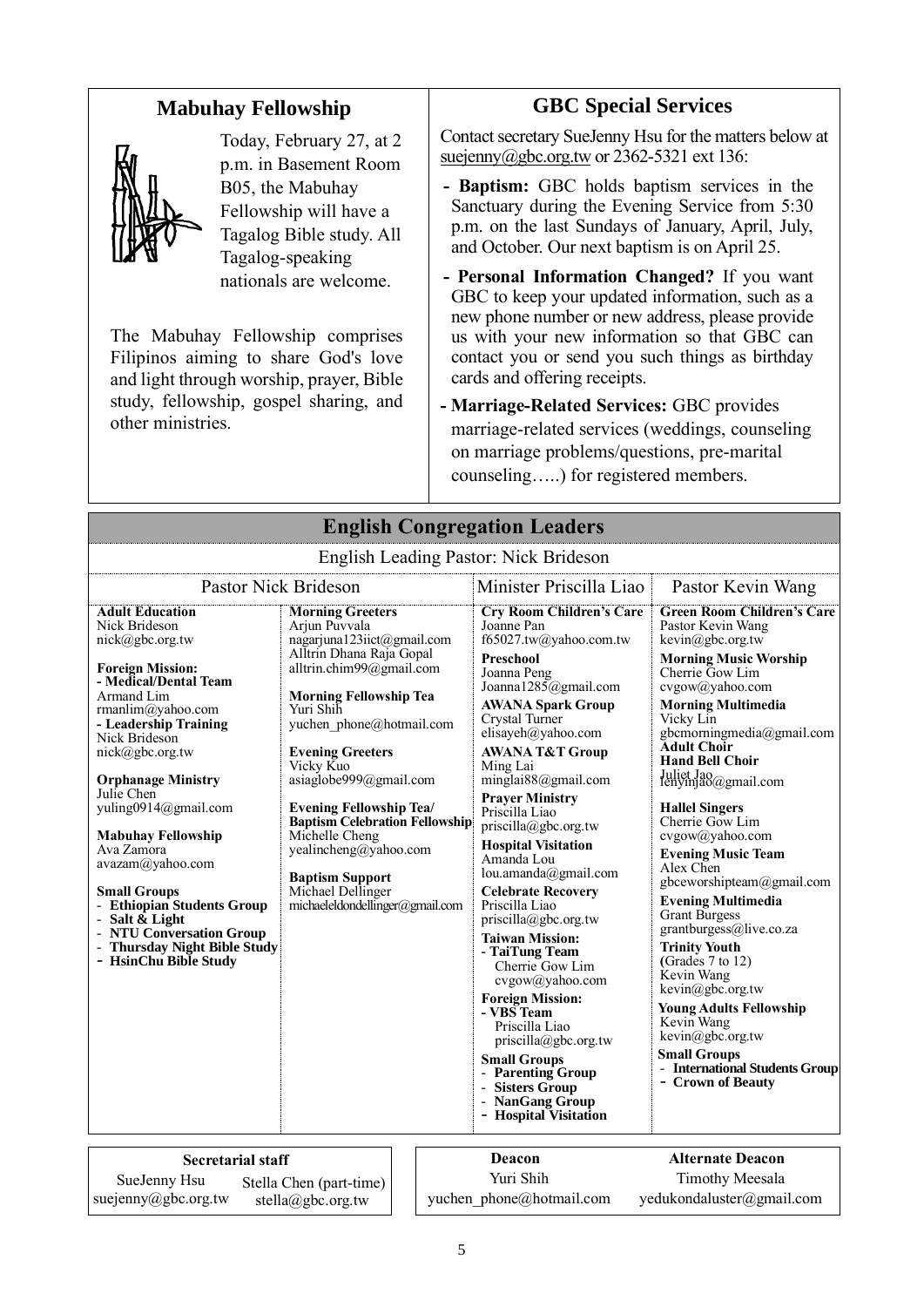| $\star\star$ Sunday School Information - Join the class directly $\star\star$ |                                                                                                                                                                                                                            |                         |  |  |
|-------------------------------------------------------------------------------|----------------------------------------------------------------------------------------------------------------------------------------------------------------------------------------------------------------------------|-------------------------|--|--|
| <b>Class</b>                                                                  | Time & Room                                                                                                                                                                                                                |                         |  |  |
| <b>Beginning Christian Life</b>                                               |                                                                                                                                                                                                                            |                         |  |  |
| $Alpha$ – new and non-Christians                                              | $11:30$ a.m.                                                                                                                                                                                                               | Calvary Room            |  |  |
| Christianity 101 - required for baptism                                       | 11:30 a.m.                                                                                                                                                                                                                 | <b>Mount of Olives</b>  |  |  |
| <b>Maturing Christians</b>                                                    |                                                                                                                                                                                                                            |                         |  |  |
| <b>Bible Studies for Life</b>                                                 | $11:30$ a.m. classes:<br>- Room B04<br>- Room B05<br>- WanFu 22 A<br>- WanFu $22 \text{ C}$<br>$2:30$ p.m. class:<br>- Room 305<br>$4:00$ p.m. class (Online):<br>Contact Aline for information: $\text{aline@gbc.org.tw}$ |                         |  |  |
| <b>Developing Leaders</b>                                                     |                                                                                                                                                                                                                            |                         |  |  |
| <b>Bible Interpretation</b>                                                   | Room 402<br>$2:00 - 3:15$ p.m.                                                                                                                                                                                             |                         |  |  |
| <b>Youth: Grade 7 and above</b>                                               |                                                                                                                                                                                                                            |                         |  |  |
| <b>Bible Studies for Life</b>                                                 | Room 405<br>$11:45$ a.m. $-12:45$ p.m.                                                                                                                                                                                     |                         |  |  |
| <b>Children</b>                                                               |                                                                                                                                                                                                                            |                         |  |  |
| Nursery - Age 3 and under                                                     | $9:50$ a.m. $-11:15$ a.m.                                                                                                                                                                                                  | Kindergarten Green Room |  |  |
| Preschool - Age 3 to 5                                                        | Room 403<br>$11:40$ a.m. $-12:40$ p.m.                                                                                                                                                                                     |                         |  |  |
| AWANA - Kindergarten $(\pm 1)$ to Grade 6                                     | $11:30$ a.m. $-1:00$ p.m.                                                                                                                                                                                                  | Rooms 401/404           |  |  |

| $\star \star$ Fellowships – Join a fellowship directly $\star \star$ |                                                    |            |  |
|----------------------------------------------------------------------|----------------------------------------------------|------------|--|
| Fellowship<br>Location<br>Time                                       |                                                    |            |  |
| Mabuhay                                                              | Sundays 2:00 - 4:00 p.m.                           | <b>B05</b> |  |
| Young Adults $(20 - 35 \text{ y.o.})$                                | $1st$ & 3 <sup>rd</sup> Saturdays 4:30 - 6:00 p.m. | WanFu 22   |  |

| $\star\star$ Small Groups – Contact the leader to join $\star\star$                                                                          |                                              |                                                                  |                                                           |          |
|----------------------------------------------------------------------------------------------------------------------------------------------|----------------------------------------------|------------------------------------------------------------------|-----------------------------------------------------------|----------|
| <b>Type</b>                                                                                                                                  | Name                                         | Day/Time                                                         | <b>Location/Contact Emails</b>                            |          |
| NTU Friday English<br>Conversation Group<br><b>Students</b>                                                                                  |                                              | Friday<br>$12:20 - 1:10$ pm                                      | <b>NTU</b><br>roytreur@gmail.com                          | On break |
|                                                                                                                                              | <b>International Students Group</b>          | Friday<br>$7:30 - 9:00 \text{ pm}$                               | WanFu 22A<br>cesaledro57@gmail.com                        |          |
| Language/<br>Nationality                                                                                                                     | <b>Ethiopian Students Group</b>              | Sunday<br>$7:00 - 9:00 \text{ pm}$                               | Room 307<br>abex98@gmail.com                              |          |
| Parenting                                                                                                                                    | Parenting Group                              | $2nd$ & 4 <sup>th</sup> Sunday<br>$11:30$ am - $12:30$ pm        | GBC Room 402<br>rod syverson@hotmail.com                  |          |
| Women                                                                                                                                        | Sisters Group (Online)                       | Thursday<br>$7:30 - 9:00$ pm                                     | joeym.vanderwerf@gmail.com                                |          |
|                                                                                                                                              | Salt & Light                                 | Sunday<br>$1:30 - 3:00$ pm                                       | <b>GBC Mount of Olives Room</b><br>123456789nc@gmail.com  |          |
|                                                                                                                                              | Crown of Beauty                              | Saturday<br>$2:00 - 4:00$ pm                                     | <b>GBC Mount of Olives Room</b><br>clemence4261@gmail.com |          |
| General                                                                                                                                      | Thursday Night Bible<br>Study Group (Online) | Thursday<br>$7:30 - 9:00$ pm                                     | GBC Room 301<br>rod syverson@hotmail.com                  |          |
|                                                                                                                                              | HsinChu Bible Study Group                    | Friday<br>$7:30 - 8:45$ pm                                       | HsinChu<br>rmanlim@yahoo.com                              |          |
| Ministry                                                                                                                                     | <b>Hospital Visitation Group</b>             | Near GBC<br>Thursday<br>$1:30 - 2:30$ pm<br>lou.amanda@gmail.com |                                                           | On break |
| Due to the COVID-19 situation, not all the small groups have been opened.<br>To join or for information, contact the teacher by email above. |                                              |                                                                  |                                                           |          |